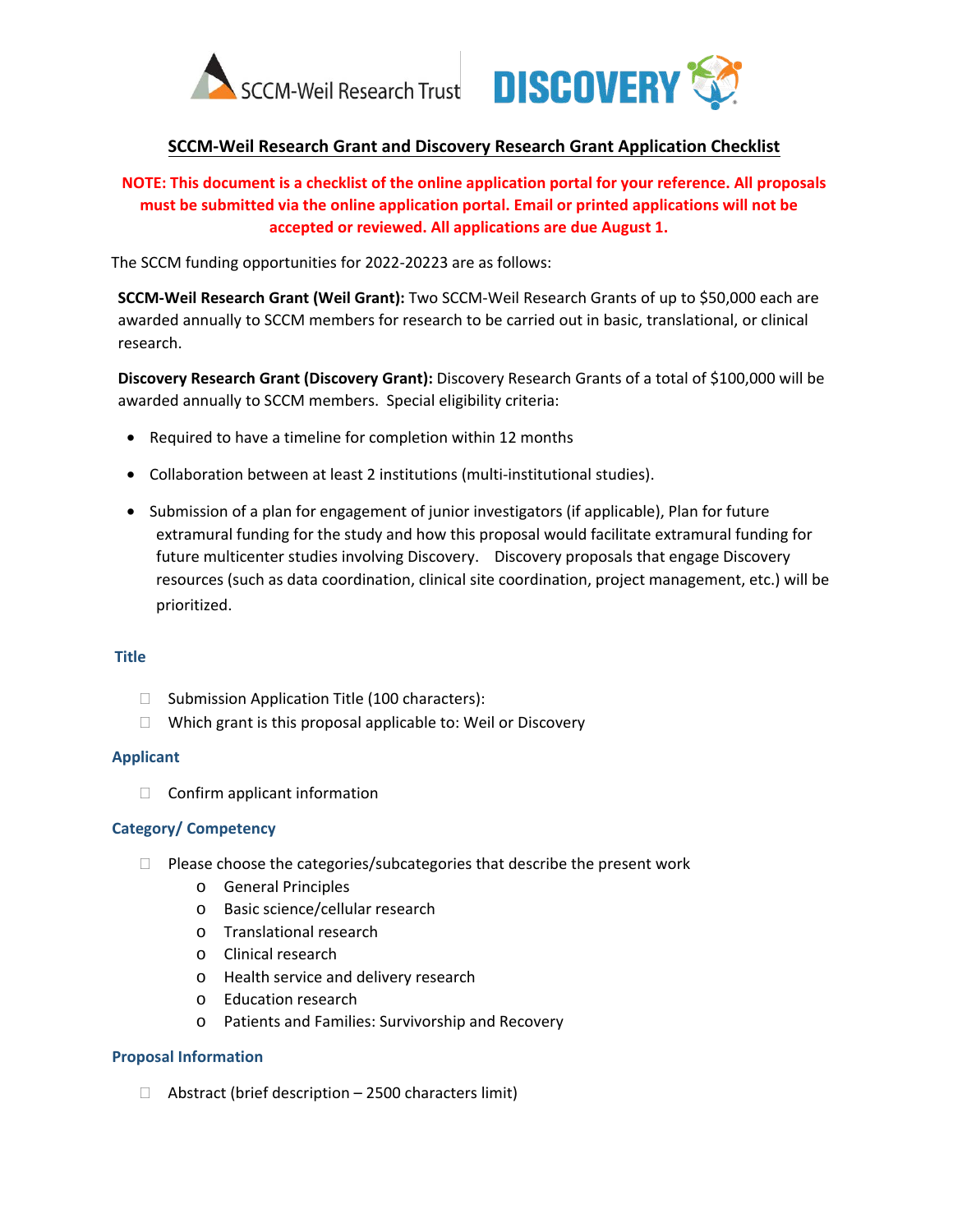- $\Box$  Institution(s) for proposed research
- $\Box$  Has other funding been secured or applied for in support of this research?
	- o Yes
		- If yes, please indicate source and amount of funding
	- o No
- □ What level of investigator are you?
	- o Established investigator
	- o Junior (no prior independent NIH funding RO1 or equivalent and within 10 years of having completed training) (see optional documents to upload)
	- o Junior Applicant requesting independent support
	- o Junior Applicant who is including an SCCM member research mentor
- $\Box$  Was this grant proposal previously submitted to SCCM within the past 5 years?
	- o Yes (see documents to upload)
		- If yes type in year
	- o No
- $\Box$  Applicant's present research (any currently funded research the applicant is a principal or co-investigator)
	- o Project Title
	- o Source
	- o Years
	- o Amount
- $\Box$  Study type: (drop down)
	- o Single-institutional
	- o Multi-institutional
- $\Box$  Does this research require institutional approvals (human investigations and/or animal studies)
	- o Yes
	- o No
- $\Box$  Attestation I attest that there is nothing to disclose that would be a conflict of interest to the application – drop down
	- o Yes
	- o No
		- If conflict, specify
- $\Box$  Administrative official to notify

**REQUIRED ATTACHMENTS**: All attachments should be in PDF format. Failure to attach any of the required attachments will result in incomplete proposal submission and will not be reviewed.

**Research Application** (not to exceed 6 pages, Arial font, size 11pt or larger)

- Study Purpose and Specific Aims
- Background and Significance
- Preliminary Data (if any)
- Research Design/ Methods (design, setting, sample [size, inclusion/exclusion criteria, and size justification], methods to achieve each specific aim, evaluation plan)
- Status of IRB